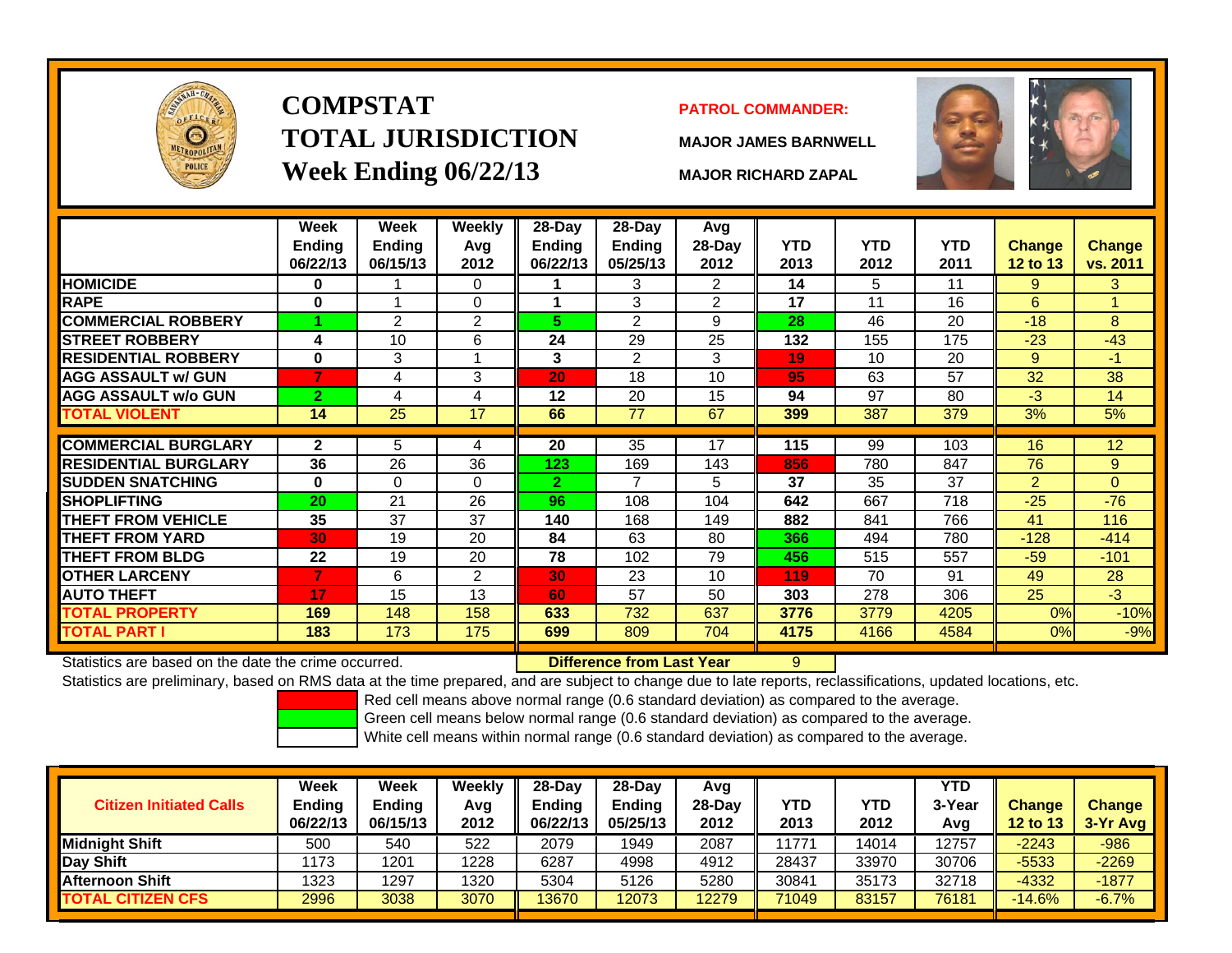

**COMPSTATWEST CHATHAM PRECINCTWeek Ending 06/22/13**

**PRECINCT COMMANDER:**

**CAPT. PHILIP REILLEY**



|                             | Week            | Week           | <b>Weekly</b>  | 28-Day          | 28-Day   | Avg            |            |                |                |                |                |
|-----------------------------|-----------------|----------------|----------------|-----------------|----------|----------------|------------|----------------|----------------|----------------|----------------|
|                             | <b>Ending</b>   | <b>Ending</b>  | Avg            | Ending          | Ending   | 28-Day         | <b>YTD</b> | <b>YTD</b>     | <b>YTD</b>     | <b>Change</b>  | Change         |
|                             | 06/22/13        | 06/15/13       | 2012           | 06/22/13        | 05/25/13 | 2012           | 2013       | 2012           | 2011           | 12 to 13       | vs. 2011       |
| <b>HOMICIDE</b>             | 0               | 0              | 0              | 0               | 0        | 0              |            | $\Omega$       | $\overline{2}$ |                | $-1$           |
| RAPE                        | 0               |                | 0              |                 |          |                | 4          | 3              | 5              | 4              | $-1$           |
| <b>COMMERCIAL ROBBERY</b>   | $\bf{0}$        | $\Omega$       | $\Omega$       | 0               | $\Omega$ | 2              | 4          | 8              | 5              | $-4$           | $-1$           |
| <b>STREET ROBBERY</b>       | 0               |                |                |                 | 0        | 3              | 14         | 21             | 18             | $-7$           | $-4$           |
| <b>RESIDENTIAL ROBBERY</b>  | $\bf{0}$        |                | $\Omega$       |                 | $\Omega$ | $\Omega$       | 4          | $\Omega$       | 5              | $\overline{4}$ | $-1$           |
| <b>AGG ASSAULT w/ GUN</b>   | $\bf{0}$        | $\overline{2}$ | $\Omega$       | $\mathbf 2$     | $\Omega$ |                | 10         | $\overline{7}$ | 15             | 3              | -5             |
| <b>AGG ASSAULT w/o GUN</b>  | $\mathbf{0}$    | 3              |                | 4               | 4        | $\overline{2}$ | 16         | 15             | 17             |                | $-1$           |
| <b>TOTAL VIOLENT</b>        | $\mathbf{0}$    | 8              | $\overline{2}$ | 9               | 5        | 9              | 53         | 54             | 67             | $-2%$          | $-21%$         |
|                             |                 |                |                |                 |          |                |            |                |                |                |                |
| <b>COMMERCIAL BURGLARY</b>  | $\bf{0}$        |                |                |                 | 0        | 3              | 13         |                | 12             | 6              |                |
| <b>RESIDENTIAL BURGLARY</b> | 7               | 5              | 6              | 16              | 17       | 23             | 138        | 118            | 135            | 20             | 3              |
| <b>ISUDDEN SNATCHING</b>    | 0               | $\Omega$       | $\Omega$       | 0               | 0        |                | $\bf{0}$   | 4              | 6              | $-4$           | $-6$           |
| <b>SHOPLIFTING</b>          | 5               |                | $\overline{2}$ | 12              | 5        | 10             | 71         | 64             | 69             | $\overline{7}$ | $\overline{2}$ |
| <b>THEFT FROM VEHICLE</b>   | 4               | 5              | 5              | 13 <sub>1</sub> | 18       | 22             | 112        | 108            | 126            | $\overline{4}$ | $-14$          |
| <b>THEFT FROM YARD</b>      | $5\phantom{.0}$ | $\overline{2}$ | 3              | 11              | 6        | 13             | 48         | 87             | 128            | $-39$          | $-80$          |
| <b>THEFT FROM BLDG</b>      | 3               | 3              | 3              | 7               | 13       | 12             | 61         | 92             | 91             | $-31$          | $-30$          |
| <b>OTHER LARCENY</b>        |                 | 0              | 0              | $\mathbf 2$     |          | $\overline{2}$ | 9          | 11             | 19             | $-2$           | $-10$          |
| <b>AUTO THEFT</b>           |                 |                | $\overline{2}$ | 7               | 9        | $\overline{ }$ | 43         | 36             | 74             | $\overline{7}$ | $-31$          |
| <b>TOTAL PROPERTY</b>       | 26              | 18             | 23             | 69              | 69       | 91             | 495        | 527            | 660            | $-6%$          | $-25%$         |
| <b>TOTAL PART I</b>         | 26              | 26             | 25             | 78              | 74       | 101            | 548        | 581            | 727            | $-6%$          | $-25%$         |

Statistics are based on the date the crime occurred. **Difference from Last Year** 

### r -33

Statistics are preliminary, based on RMS data at the time prepared, and are subject to change due to late reports, reclassifications, updated locations, etc.

Red cell means above normal range (0.6 standard deviation) as compared to the average.

Green cell means below normal range (0.6 standard deviation) as compared to the average.

| <b>Citizen Initiated Calls</b> | Week<br>Ending<br>06/22/13 | Week<br><b>Ending</b><br>06/15/13 | Weekly<br>Avg<br>2012 | 28-Dav<br><b>Endina</b><br>06/22/13 | 28-Dav<br>Endina<br>05/25/13 | Avg<br>$28-Dav$<br>2012 | YTD<br>2013 | YTD<br>2012 | YTD<br>3-Year<br>Avg | <b>Change</b><br><b>12 to 13</b> | <b>Change</b><br>3-Yr Avg |
|--------------------------------|----------------------------|-----------------------------------|-----------------------|-------------------------------------|------------------------------|-------------------------|-------------|-------------|----------------------|----------------------------------|---------------------------|
| <b>Midnight Shift</b>          | 101                        | 93                                | 100                   | 378                                 | 373                          | 401                     | 2281        | 2779        | 2484                 | $-498$                           | $-203$                    |
| Day Shift                      | 232                        | 236                               | 248                   | 2470                                | 930                          | 993                     | 5780        | 6688        | 6182                 | $-908$                           | $-402$                    |
| <b>Afternoon Shift</b>         | 232                        | 301                               | 271                   | 1102                                | 937                          | 1086                    | 6249        | 7001        | 6627                 | $-752$                           | $-378$                    |
| <b>TOTAL CITIZEN CFS</b>       | 565                        | 565                               | 620                   | 3950                                | 2240                         | 2479                    | 14310       | 16468       | 15293                | $-13.1%$                         | $-6.4%$                   |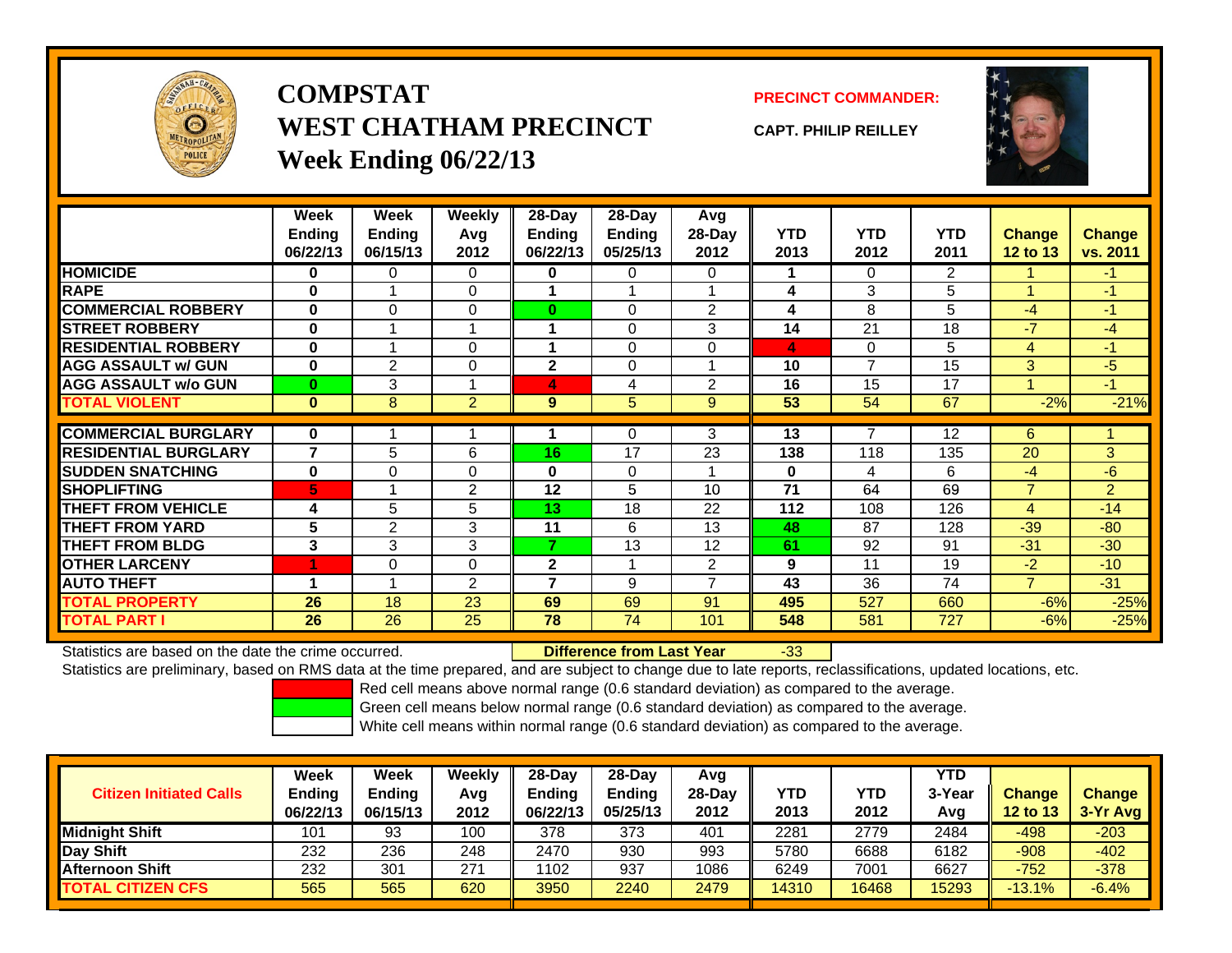

## **COMPSTATDOWNTOWN PRECINCTWeek Ending 06/22/13**

### **PRECINCT COMMANDER:**

**CAPT. MIKE WILKINS**

45



|                             | Week           | Week           | <b>Weekly</b>  | $28-Day$       | $28$ -Day      | Avg            |            |            |            |                 |                |
|-----------------------------|----------------|----------------|----------------|----------------|----------------|----------------|------------|------------|------------|-----------------|----------------|
|                             | <b>Ending</b>  | <b>Ending</b>  | Avg            | Ending         | <b>Ending</b>  | $28$ -Day      | <b>YTD</b> | <b>YTD</b> | <b>YTD</b> | <b>Change</b>   | Change         |
|                             | 06/22/13       | 06/15/13       | 2012           | 06/22/13       | 05/25/13       | 2012           | 2013       | 2012       | 2011       | <b>12 to 13</b> | vs. 2011       |
| <b>HOMICIDE</b>             | 0              |                | 0              |                | $\overline{2}$ |                | 5.         |            | 3          | 4               | $\overline{2}$ |
| <b>RAPE</b>                 | 0              | 0              | $\mathbf 0$    | $\bf{0}$       | $\Omega$       | $\Omega$       | 4          | 3          | 3          |                 |                |
| <b>COMMERCIAL ROBBERY</b>   | 1              | 0              | $\Omega$       |                | $\Omega$       |                | 3          | 6          | 0          | -3              | 3              |
| <b>STREET ROBBERY</b>       |                | 6              | $\overline{2}$ | 12             | 17             | 8              | 53         | 51         | 48         | $\overline{2}$  | 5              |
| <b>RESIDENTIAL ROBBERY</b>  | $\bf{0}$       | 0              | $\mathbf 0$    | $\bf{0}$       | 1              |                | 4          | 2          | 3          | $\overline{2}$  |                |
| <b>AGG ASSAULT w/ GUN</b>   | $\overline{2}$ |                |                | 4              | 7              | $\overline{2}$ | 24         | 12         | 12         | 12              | 12             |
| <b>AGG ASSAULT w/o GUN</b>  |                |                |                | 5              | 4              | 5              | 23         | 29         | 17         | $-6$            | 6              |
| <b>TOTAL VIOLENT</b>        | 5              | 9              | 4              | 23             | 31             | 17             | 116        | 104        | 86         | 12%             | 35%            |
| <b>COMMERCIAL BURGLARY</b>  | $\bf{0}$       |                |                |                | 6              | 2              | 11         | 16         | 19         | -5              | $-8$           |
| <b>RESIDENTIAL BURGLARY</b> | 7              | 7              | 3              | 16             | 26             | 12             | 92         | 76         | 88         | 16              | 4              |
| <b>SUDDEN SNATCHING</b>     | $\bf{0}$       | 0              | $\Omega$       | $\mathbf{2}$   | $\overline{2}$ | $\overline{2}$ | 19         | 17         | 12         | $\overline{2}$  | $\overline{7}$ |
| <b>SHOPLIFTING</b>          | 3              | $\overline{2}$ | 3              | 13             | 13             | 11             | 74         | 61         | 76         | 13              | $-2$           |
| <b>THEFT FROM VEHICLE</b>   | 11             | 3              | $\overline{7}$ | 25             | 41             | 29             | 180        | 180        | 114        | $\Omega$        | 66             |
| <b>THEFT FROM YARD</b>      | 11             | 4              | 5              | 23             | 25             | 19             | 116        | 106        | 203        | 10              | $-87$          |
| <b>THEFT FROM BLDG</b>      | 3              | 7              | 5              | 19             | 18             | 18             | 88         | 116        | 124        | $-28$           | $-36$          |
| <b>OTHER LARCENY</b>        | 3              | 2              |                | $\overline{9}$ | 10             | $\overline{2}$ | 29         | 14         | 28         | 15              |                |
| <b>AUTO THEFT</b>           | 3              |                | $\overline{2}$ | 11             | $\overline{7}$ | 8              | 55         | 45         | 35         | 10              | 20             |
| <b>TOTAL PROPERTY</b>       | 41             | 27             | 25             | 119            | 148            | 104            | 664        | 631        | 699        | 5%              | $-5%$          |
| <b>TOTAL PART I</b>         | 46             | 36             | 30             | 142            | 179            | 121            | 780        | 735        | 785        | 6%              | $-1%$          |

Statistics are based on the date the crime occurred. **Difference from Last Year** 

Statistics are preliminary, based on RMS data at the time prepared, and are subject to change due to late reports, reclassifications, updated locations, etc.

Red cell means above normal range (0.6 standard deviation) as compared to the average.

Green cell means below normal range (0.6 standard deviation) as compared to the average.

| <b>Citizen Initiated Calls</b> | Week<br><b>Ending</b><br>06/22/13 | Week<br>Ending<br>06/15/13 | Weekly<br>Avg<br>2012 | $28-Dav$<br>Ending<br>06/22/13 | $28$ -Dav<br><b>Ending</b><br>05/25/13 | Avg<br>28-Dav<br>2012 | YTD<br>2013 | <b>YTD</b><br>2012 | <b>YTD</b><br>3-Year<br>Avg | <b>Change</b><br>12 to 13 | <b>Change</b><br>$3-Yr$ Avg |
|--------------------------------|-----------------------------------|----------------------------|-----------------------|--------------------------------|----------------------------------------|-----------------------|-------------|--------------------|-----------------------------|---------------------------|-----------------------------|
| <b>Midnight Shift</b>          | 118                               | 117                        | 120                   | 470                            | 413                                    | 480                   | 2687        | 3138               | 2899                        | $-451$                    | $-212$                      |
| Day Shift                      | 198                               | 217                        | 210                   | 816                            | 913                                    | 838                   | 5086        | 5824               | 5341                        | $-738$                    | $-255$                      |
| <b>Afternoon Shift</b>         | 260                               | 240                        | 222                   | 1002                           | 937                                    | 889                   | 5583        | 6040               | 5687                        | $-457$                    | $-104$                      |
| <b>TOTAL CITIZEN CFS</b>       | 576                               | 574                        | 552                   | 2288                           | 2263                                   | 2207                  | 13356       | 15002              | 3927                        | $-11.0%$                  | $-4.1%$                     |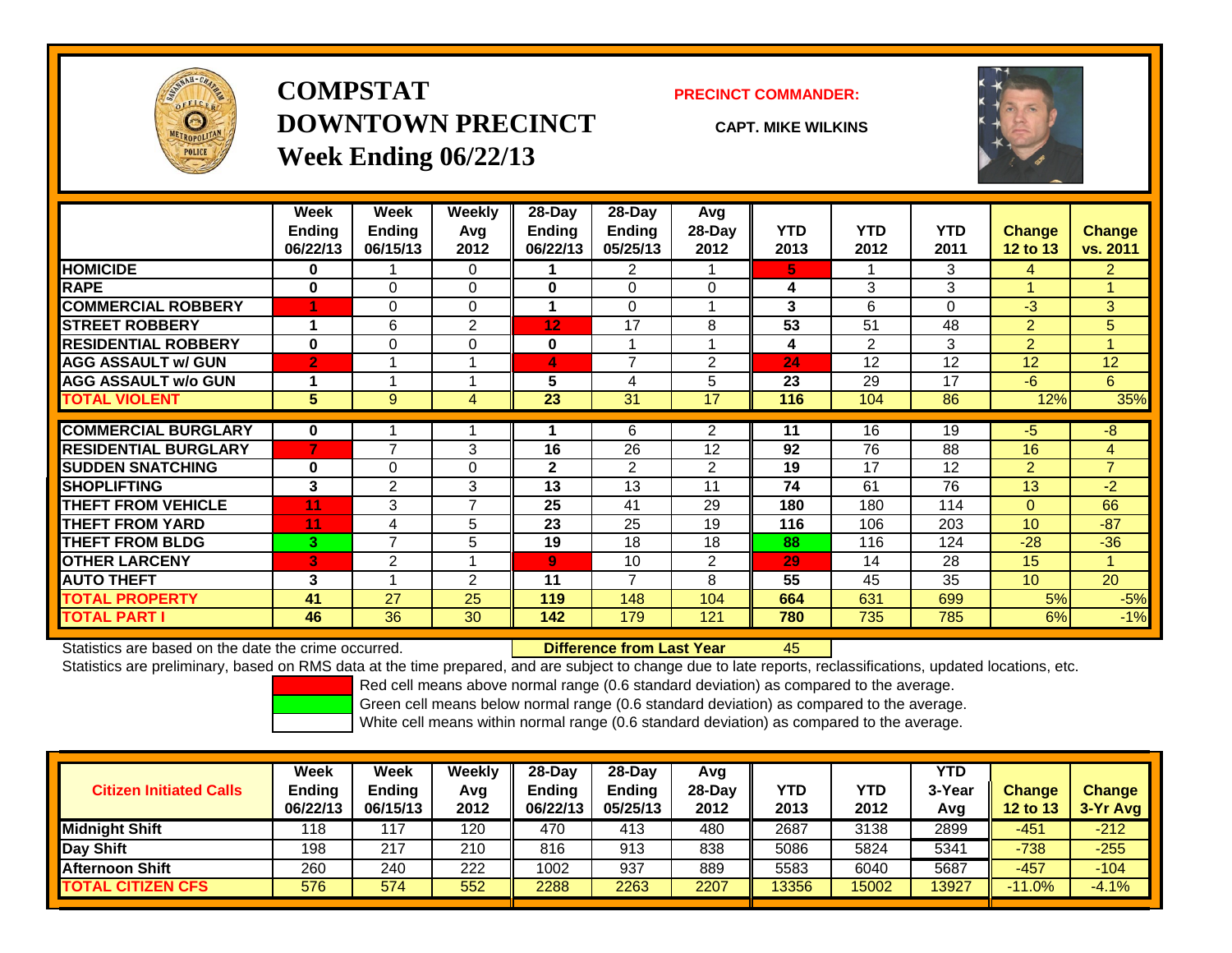

# **COMPSTATCENTRAL PRECINCT CAPT. DEVONN ADAMSWeek Ending 06/22/13**

**PRECINCT COMMANDER:**



|                             | Week<br><b>Ending</b><br>06/22/13 | Week<br><b>Ending</b><br>06/15/13 | <b>Weekly</b><br>Avg<br>2012 | 28-Day<br>Ending<br>06/22/13 | 28-Day<br><b>Ending</b><br>05/25/13 | Avg<br>$28-Day$<br>2012 | <b>YTD</b><br>2013 | <b>YTD</b><br>2012 | <b>YTD</b><br>2011 | <b>Change</b><br>12 to 13 | Change<br>vs. 2011 |
|-----------------------------|-----------------------------------|-----------------------------------|------------------------------|------------------------------|-------------------------------------|-------------------------|--------------------|--------------------|--------------------|---------------------------|--------------------|
| <b>HOMICIDE</b>             | 0                                 | 0                                 | 0                            | 0                            |                                     |                         | 4                  | 3                  | 2                  |                           | $\overline{2}$     |
| <b>RAPE</b>                 | $\bf{0}$                          | $\Omega$                          | $\Omega$                     | 0                            |                                     | 0                       | 3                  | $\Omega$           | 3                  | $\mathbf{3}$              | $\overline{0}$     |
| <b>COMMERCIAL ROBBERY</b>   | $\bf{0}$                          |                                   | $\Omega$                     |                              |                                     | $\overline{2}$          | 6                  | 9                  | 3                  | $-3$                      | 3                  |
| <b>STREET ROBBERY</b>       | $\mathbf{2}$                      | $\Omega$                          | $\overline{2}$               | 4                            | 4                                   | $\overline{ }$          | 31                 | 37                 | 60                 | $-6$                      | $-29$              |
| <b>RESIDENTIAL ROBBERY</b>  | $\bf{0}$                          |                                   | 0                            |                              | $\Omega$                            | $\Omega$                | 4                  | 3                  | 1                  |                           | 3                  |
| <b>AGG ASSAULT w/ GUN</b>   | 3                                 |                                   |                              | 9                            | 5                                   | 4                       | 29                 | 22                 | 20                 | $\overline{7}$            | 9                  |
| <b>AGG ASSAULT w/o GUN</b>  | $\bf{0}$                          | $\Omega$                          | 4                            | $\mathbf{2}$                 | $\overline{7}$                      | 3                       | 27                 | 20                 | 20                 | $\overline{7}$            | $\overline{7}$     |
| <b>TOTAL VIOLENT</b>        | 5                                 | 3                                 | 4                            | 17                           | 19                                  | 16                      | 104                | 94                 | 109                | 11%                       | $-5%$              |
|                             |                                   |                                   |                              |                              |                                     |                         |                    |                    |                    |                           |                    |
| <b>COMMERCIAL BURGLARY</b>  | $\mathbf{2}$                      | 2                                 |                              | 11                           | 10                                  | 4                       | 42                 | 18                 | 40                 | 24                        | $\overline{2}$     |
| <b>RESIDENTIAL BURGLARY</b> | 8                                 | 4                                 | 10                           | 32                           | 52                                  | 39                      | 230                | 228                | 242                | 2                         | $-12$              |
| <b>SUDDEN SNATCHING</b>     | $\bf{0}$                          | $\Omega$                          | $\Omega$                     | 0                            | 2                                   |                         | 6                  | 6                  | 13                 | $\mathbf{0}$              | $-7$               |
| <b>SHOPLIFTING</b>          | $\overline{4}$                    | 2                                 |                              | 8                            | 5                                   | 4                       | 48                 | 17                 | 35                 | 31                        | 13                 |
| <b>THEFT FROM VEHICLE</b>   | 6                                 | 10                                | 9                            | 33                           | 51                                  | 35                      | 204                | 210                | 198                | $-6$                      | 6                  |
| <b>THEFT FROM YARD</b>      | 8                                 | 6                                 | 5                            | 23                           | 11                                  | 20                      | 91                 | 119                | 212                | $-28$                     | $-121$             |
| <b>THEFT FROM BLDG</b>      | $\overline{7}$                    | 3                                 | 3                            | 19                           | 29                                  | 12                      | 104                | 87                 | 132                | 17                        | $-28$              |
| <b>OTHER LARCENY</b>        | $\bf{0}$                          |                                   | $\Omega$                     | 7                            | 5                                   |                         | 21                 | 10                 | 18                 | 11                        | 3 <sup>1</sup>     |
| <b>AUTO THEFT</b>           | 5                                 | 7                                 | 3                            | 17                           | 16                                  | 12                      | 84                 | 67                 | 85                 | 17                        | $-1$               |
| <b>TOTAL PROPERTY</b>       | 40                                | 35                                | 32                           | 150                          | 181                                 | 128                     | 830                | 762                | 975                | 9%                        | $-15%$             |
| <b>TOTAL PART I</b>         | 45                                | 38                                | 36                           | 167                          | 200                                 | 145                     | 934                | 856                | 1084               | 9%                        | $-14%$             |

Statistics are based on the date the crime occurred. **Difference from Last Year** 

78

Statistics are preliminary, based on RMS data at the time prepared, and are subject to change due to late reports, reclassifications, updated locations, etc.

Red cell means above normal range (0.6 standard deviation) as compared to the average.

Green cell means below normal range (0.6 standard deviation) as compared to the average.

| <b>Citizen Initiated Calls</b> | Week<br><b>Ending</b> | Week<br>Ending | Weekly<br>Avg | $28-Dav$<br><b>Ending</b> | 28-Day<br><b>Ending</b> | Avg<br>$28-Day$ | <b>YTD</b> | <b>YTD</b> | <b>YTD</b><br>3-Year | <b>Change</b> | <b>Change</b> |
|--------------------------------|-----------------------|----------------|---------------|---------------------------|-------------------------|-----------------|------------|------------|----------------------|---------------|---------------|
|                                | 06/22/13              | 06/15/13       | 2012          | 06/22/13                  | 05/25/13                | 2012            | 2013       | 2012       | Avg                  | 12 to 13      | $3-Yr$ Avg    |
| <b>Midnight Shift</b>          | 114                   | 120            | 116           | 471                       | 445                     | 463             | 2567       | 3074       | 2810                 | $-507$        | $-243$        |
| Day Shift                      | 259                   | 241            | 269           | 1023                      | 1047                    | 1078            | 6013       | 7315       | 6033                 | -1302         | $-20$         |
| <b>Afternoon Shift</b>         | 268                   | 261            | 291           | 1073                      | 1109                    | 1163            | 6490       | 7708       | 7130                 | $-1218$       | $-640$        |
| <b>TOTAL CITIZEN CFS</b>       | 641                   | 622            | 676           | 2567                      | 2601                    | 2704            | 15070      | 18097      | 5973                 | $-16.7%$      | $-5.7%$       |
|                                |                       |                |               |                           |                         |                 |            |            |                      |               |               |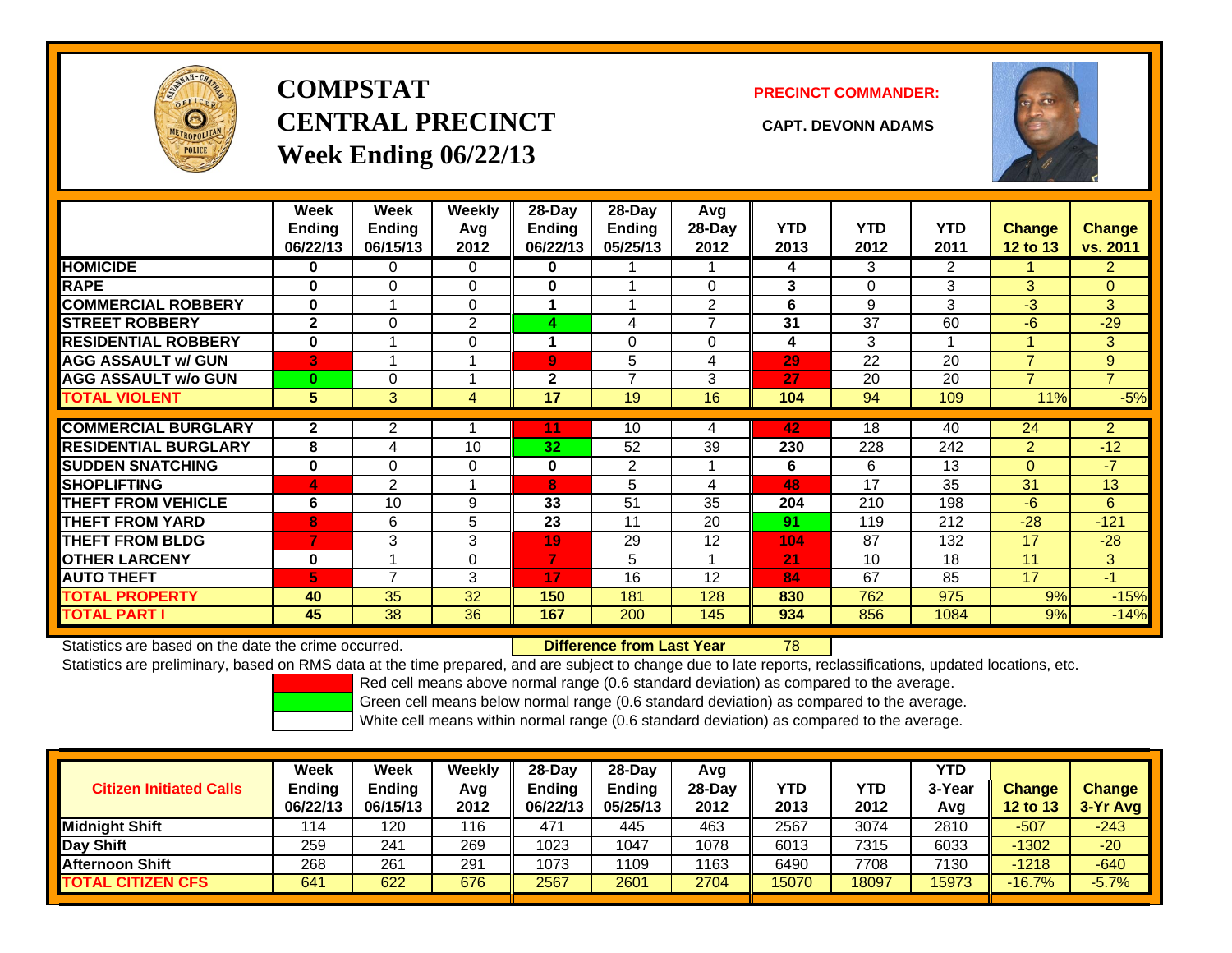

**COMPSTATSOUTHSIDE PRECINCT CAPT. DEAN FAGERSTROMWeek Ending 06/22/13**

## **PRECINCT COMMANDER:**



|                             | Week<br><b>Ending</b><br>06/22/13 | Week<br><b>Ending</b><br>06/15/13 | Weekly<br>Avg<br>2012 | 28-Day<br><b>Ending</b><br>06/22/13 | $28-Day$<br>Ending<br>05/25/13 | Avg<br>$28-Day$<br>2012 | <b>YTD</b><br>2013 | <b>YTD</b><br>2012 | <b>YTD</b><br>2011 | <b>Change</b><br>12 to 13 | <b>Change</b><br>vs. 2011 |
|-----------------------------|-----------------------------------|-----------------------------------|-----------------------|-------------------------------------|--------------------------------|-------------------------|--------------------|--------------------|--------------------|---------------------------|---------------------------|
| <b>HOMICIDE</b>             | 0                                 | 0                                 | 0                     | 0                                   | 0                              | 0                       | $\mathbf{2}$       | 0                  | 3                  | $\overline{2}$            | $-1$                      |
| <b>RAPE</b>                 | 0                                 | 0                                 | 0                     | 0                                   | 0                              | $\Omega$                | 3                  | $\mathfrak{p}$     | 4                  |                           | $-1$                      |
| <b>COMMERCIAL ROBBERY</b>   | $\bf{0}$                          |                                   | $\boldsymbol{A}$      | 3                                   | 0                              | 3                       | 9                  | 20                 | 8                  | $-11$                     | $\overline{A}$            |
| <b>STREET ROBBERY</b>       | $\bf{0}$                          |                                   |                       | 3                                   | 5                              | 4                       | 12                 | 24                 | 31                 | $-12$                     | $-19$                     |
| <b>RESIDENTIAL ROBBERY</b>  | $\bf{0}$                          | 0                                 | 0                     | 0                                   | 0                              |                         | $\mathbf{2}$       | 5                  | 7                  | $-3$                      | $-5$                      |
| <b>AGG ASSAULT w/ GUN</b>   | 0                                 | 0                                 | 0                     | 0                                   | $\overline{2}$                 |                         | 8                  | $\overline{7}$     | 3                  |                           | 5                         |
| <b>AGG ASSAULT w/o GUN</b>  | 1                                 | 0                                 |                       |                                     | 3                              | 2                       | 18                 | 17                 | 14                 |                           | $\overline{4}$            |
| <b>TOTAL VIOLENT</b>        | 1                                 | 2                                 | 3                     | 7                                   | 10                             | 12                      | 54                 | 75                 | 70                 | $-28%$                    | $-23%$                    |
|                             |                                   |                                   |                       |                                     |                                |                         |                    |                    |                    |                           |                           |
| <b>COMMERCIAL BURGLARY</b>  | $\bf{0}$                          | 0                                 |                       | 3                                   | 16                             | 6                       | 29                 | 40                 | 18                 | $-11$                     | 11                        |
| <b>RESIDENTIAL BURGLARY</b> | 8                                 | 2                                 | 8                     | 27                                  | 32                             | 31                      | 179                | 179                | 155                | $\Omega$                  | 24                        |
| <b>SUDDEN SNATCHING</b>     | 0                                 | 0                                 | $\Omega$              | $\bf{0}$                            | $\overline{2}$                 |                         | 6                  | 5                  | 0                  |                           | 6                         |
| <b>SHOPLIFTING</b>          | 8                                 | 9                                 | 14                    | 47                                  | 62                             | 57                      | 306                | 359                | 393                | $-53$                     | $-87$                     |
| <b>THEFT FROM VEHICLE</b>   | 4                                 | 2                                 | 8                     | 18                                  | 32                             | 33                      | 193                | 161                | 129                | 32                        | 64                        |
| <b>THEFT FROM YARD</b>      | 4                                 | 2                                 | 3                     | 11                                  | 9                              | 13                      | 48                 | 92                 | 86                 | $-44$                     | $-38$                     |
| <b>THEFT FROM BLDG</b>      | $\overline{7}$                    | 3                                 | 5                     | 22                                  | 26                             | 19                      | 118                | 122                | 109                | -4                        | 9                         |
| <b>OTHER LARCENY</b>        | $\overline{2}$                    | 0                                 | 0                     | 5                                   | 4                              | 2                       | 35                 | 12                 | 13                 | 23                        | 22                        |
| <b>AUTO THEFT</b>           | $\mathbf{2}$                      | 3                                 | 3                     | 11                                  | 10                             | 13                      | 61                 | 76                 | 55                 | $-15$                     | 6                         |
| <b>TOTAL PROPERTY</b>       | 35                                | 21                                | 43                    | 144                                 | 193                            | 173                     | 975                | 1046               | 958                | $-7%$                     | 2%                        |
| <b>TOTAL PART I</b>         | 36                                | 23                                | 46                    | 151                                 | 203                            | 185                     | 1029               | 1121               | 1028               | $-8%$                     | $0\%$                     |

Statistics are based on the date the crime occurred. **Difference from Last Year** 

-92

Statistics are preliminary, based on RMS data at the time prepared, and are subject to change due to late reports, reclassifications, updated locations, etc.

Red cell means above normal range (0.6 standard deviation) as compared to the average.

Green cell means below normal range (0.6 standard deviation) as compared to the average.

| <b>Ending</b><br>06/22/13 | <b>Week</b><br><b>Ending</b><br>06/15/13 | Weekly<br>Avg<br>2012 | $28-Day$<br>Ending<br>06/22/13 | 28-Dav<br><b>Ending</b><br>05/25/13 | Avq<br>28-Dav<br>2012 | YTD<br>2013 | <b>YTD</b><br>2012 | <b>YTD</b><br>3-Year<br>Avg | <b>Change</b><br><b>12 to 13</b> | <b>Change</b><br>$3-Yr$ Avg |
|---------------------------|------------------------------------------|-----------------------|--------------------------------|-------------------------------------|-----------------------|-------------|--------------------|-----------------------------|----------------------------------|-----------------------------|
| 80                        | 78                                       | 91                    | 336                            | 359                                 | 363                   | 2009        | 2378               | 2180                        | $-369$                           | $-171$                      |
| 244                       | $21^{\circ}$                             | 239                   | 944                            | 1054                                | 956                   | 5638        | 6772               | 6033                        | $-1134$                          | $-395$                      |
| 259                       | 217                                      | 253                   | 953                            | 958                                 | 1012                  | 5798        | 6673               | 6158                        | $-875$                           | $-360$                      |
| 583                       | 506                                      | 583                   | 2233                           | 2371                                | 2330                  | 13445       | 15823              | 14371                       | $-15.0%$                         | $-6.4%$                     |
|                           |                                          |                       |                                |                                     |                       |             |                    |                             |                                  |                             |